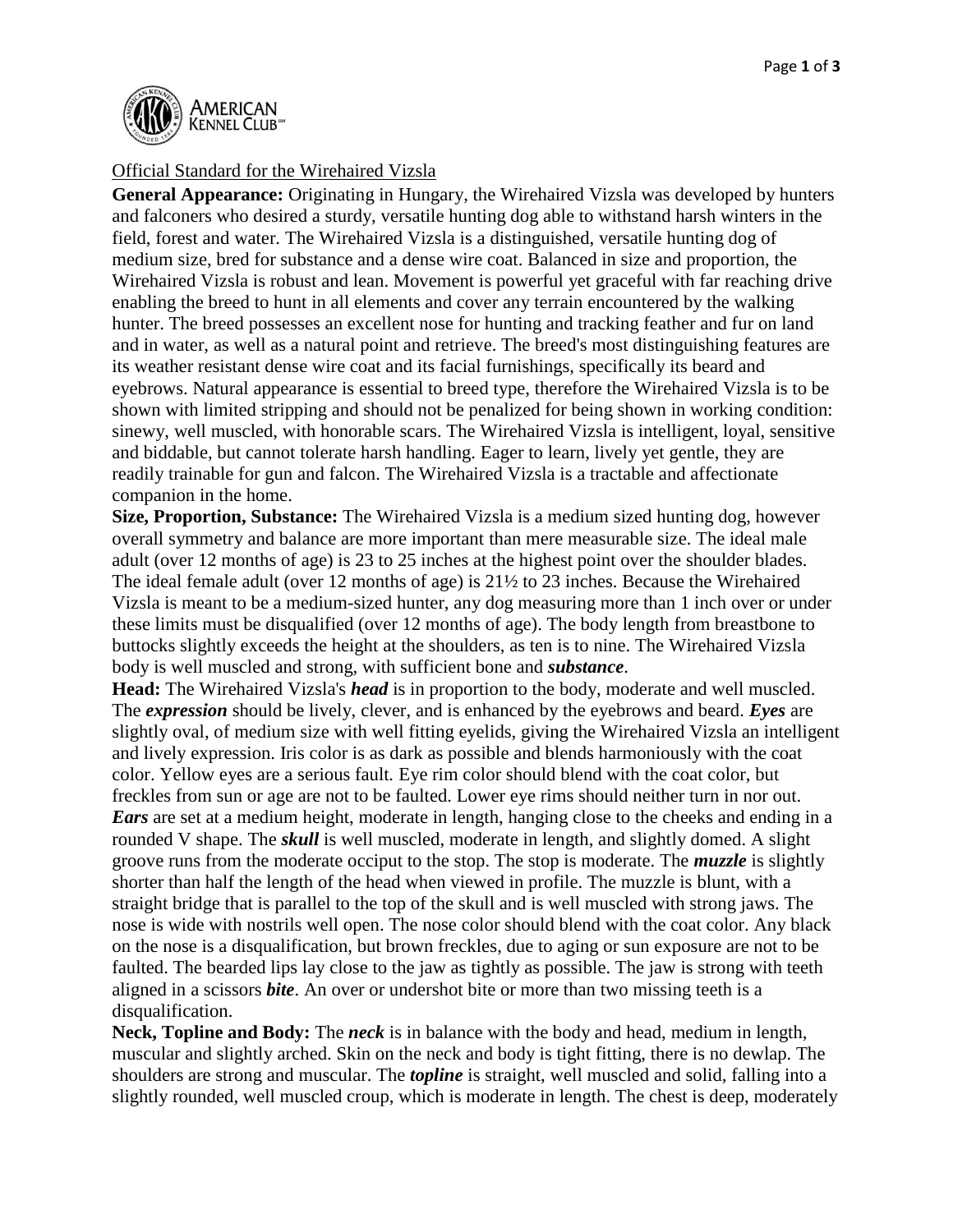

broad, and well muscled. The depth of the chest is slightly less than half the height at the shoulders and sets at the elbow when seen from the side. The forechest is well developed. The ribs are moderately sprung and carried well back. The underline is graceful with a moderate tuck-up. The loin is tight, well muscled and straight or slightly arched. The *tail* is set just below the level of the croup. The tail is thick at its base then tapers and carries a dense coat. The preferred tail is docked by one-quarter of its length; natural tails will not be penalized. A natural tail reaches down to the hock joint and is carried straight or slightly saber-like. When moving, the tail is carried near the horizontal, not curled over the back or carried between the legs.

**Forequarters:** The forequarters are well muscled with strong, sufficient bone and balance. From the front, legs are straight, from the side they are placed well under the body. Shoulders are well laid back, showing fluidity when moving. The upper arm is well muscled, about equal to the shoulder in length and well angulated at its attachment to the shoulder, in order to allow for good extension. The elbows lie close to the body; pasterns are short, sinewy and only very slightly sloping. Preferably, dewclaws are removed from the front legs to avoid injury in the field, but a dog with natural dewclaws is not to be penalized. The feet are cat-like, but slightly oval and always parallel. Pads are thick and tough; nails are self colored and short.

**Hindquarters:** The hindquarters are straight and parallel with well developed thighs when viewed from

behind. The angulation of the hindquarters is in balance with the forequarters. The legs have strong, sufficient bone and balance, with thighs that are well muscled and long. The stifle is well angulated. The hocks are strong, well let down, short and straight as viewed from behind. Rear dewclaws are a disqualification. Feet are as in the Forequarters section.

**Coat:** The Wirehaired Vizsla's coat makes this breed unique. Close lying, a length of approximately 1 inch, the dense wiry coat should not hide the outline of the body. Functionally the coat should protect against weather and injury with a dense undercoat and wiry outer coat. The lower legs and underside of the chest and belly are covered with shorter, softer, thinner coat. Coat on the head and ears is close fitting and shorter. Pronounced eyebrows highlight the stop. Expression is enhanced not only by eyebrows, but also by a strong, harsh beard, approximately 1 inch in length, formed from both sides of the muzzle. On both sides of the neck the coat forms V shaped brushes. Lacking undercoat or coat brushes on the back of the front legs should be penalized, as is any deviation in coat texture or excessive length of the coat. The Wirehaired Vizsla should be exhibited almost in his natural state, nothing more in the way of stripping being needed than a tidying up. A clipped coat is faulty.

**Color:** Golden rust in varying shades. Red, brown or yellow colors are faulty. The ears may be slightly darker than the body; otherwise the coat color is uniform. White on the forechest or throat, not more than 2 inches in diameter, as well as white on the toes is permissible and common. Solid white extending above the toes or white anywhere else on the dog except the forechest and throat is a disqualification. White due to aging or scars from hunting is not to be faulted. The Wirehaired Vizsla is self-colored, with the color of the eyes, eye-rims, lips, nose and toenails blending with the color of the coat.

**Gait:** The Wirehaired Vizsla should move in a light-footed, smooth trot. When seen from the side, the gait is dynamic yet graceful and there is a balance to the movement with far reaching drive. The topline remains level, the back firm. When working in the field his sound movement enhances his ability as a versatile hunting dog.